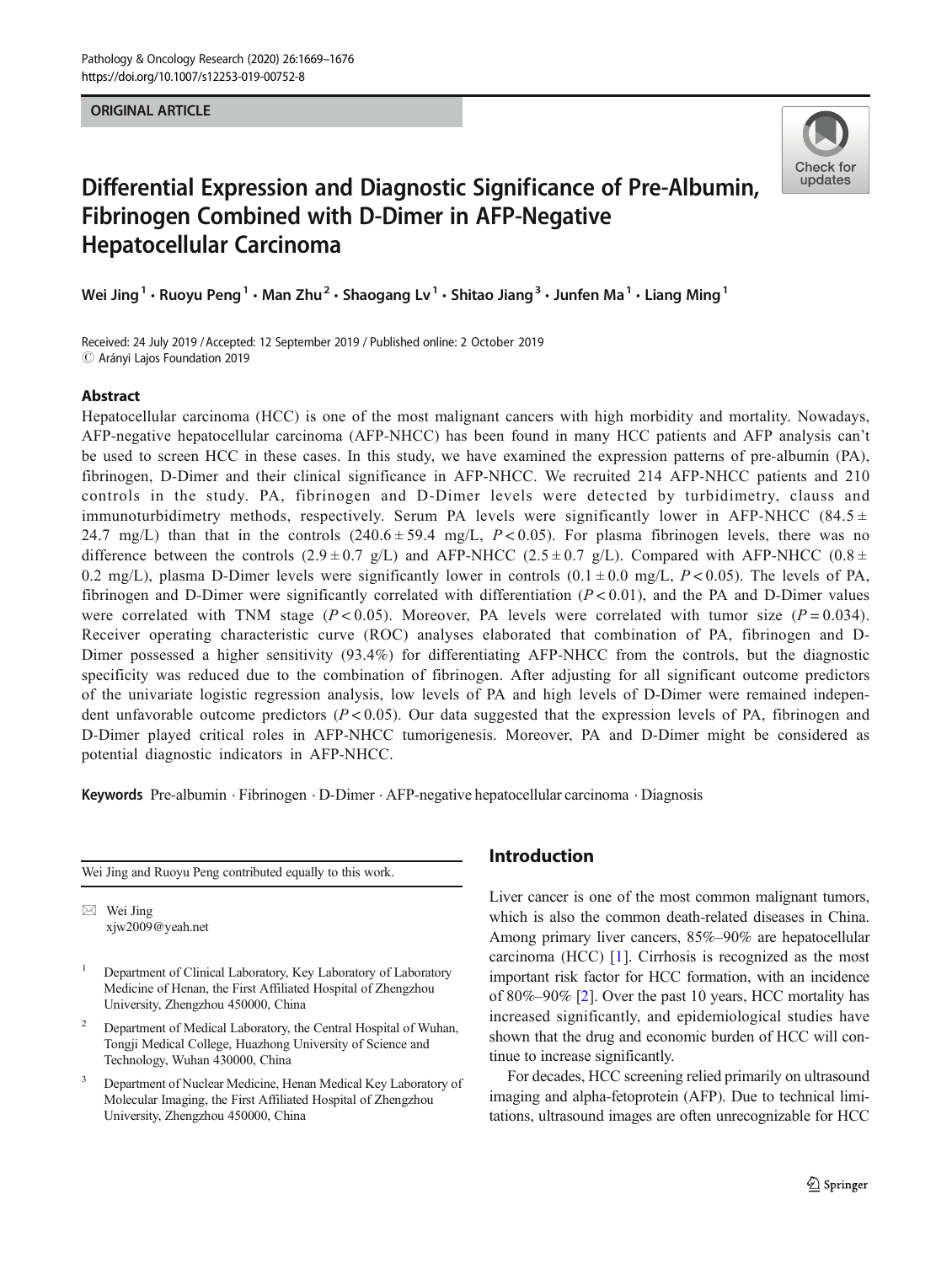nodules less than 1 cm [\[3](#page-5-0)]. AFP is the most important and traditional serological diagnostic indicator for HCC, but AFP is measured separately in early HCC with a missed diagnosis rate of 40% [[4\]](#page-6-0). Even though 15%–30% of serum AFP is at a normal level (<20 ng/mL) in advanced patients, we refer to this type of HCC as AFP-negative hepatocellular carcinoma (AFP-NHCC) [\[4\]](#page-6-0). AFP-NHCC accounts for about 30%–40% of HCC, and is an important type of liver cancer that currently causes many HCC patients to lose early diagnosis and treatment, especially in HCC with tumors less than 3 cm [[4\]](#page-6-0). The clinical symptoms of AFP-NHCC patients are usually mild and lack specificity, and their clinical diagnosis rely mainly on imaging and other tumor marker tests. However, because the tumor of AFP-NHCC is usually small, imaging examination is prone to missed diagnosis. It is reported that the diagnostic rates of AFP-NHCC patients by CT, MRI and Bultrasound are about 50.9%, 50.0%, 10.4%, respectively [[5\]](#page-6-0). In addition, liver nodular lesions such as cirrhosis regenerative nodules, hepatic focal nodular hyperplasia, hepatic adenomas, etc. may also have HCC-like imaging findings, making AFP-NHCC patients easily misdiagnosed as benign disease, and lose the opportunity for early treatment.

Pre-albumin (PA) is synthesized by hepatocytes. Its concentration in serum is sensitive to protein malnutrition, liver dysfunction, and is more sensitive than albumin and transferrin [\[6](#page-6-0)]. In addition to being a sensitive nutrient protein indicator, PA concentrations are also reduced in malignancies. Wen et al. [\[7](#page-6-0)] found that the preoperative serum PA was a valuable prognosis predicting biomarker for HCC patients who may be under consideration for curative resection, and lower level of pre-surgery PAwas an independent factor of poor post-surgery prognosis in HCC patients. Fibrinogen and D-Dimer are two important indicators of the blood coagulation state of the reaction body. In the process of malignant tumors, due to the infiltration, metastasis, and destruction of tumor cells, a large amount of pro-coagulant substances are allowed to enter the blood, causing the body to be in a hypercoagulable state [\[8](#page-6-0)–[10\]](#page-6-0). Up to now, the expression characteristic and diagnostic values of PA, fibrinogen and D-Dimer in AFP-NHCC have not been reported.

In this study, we examined the expression levels of PA, fibrinogen and D-Dimer in 214 AFP-NHCC patients and 210 controls, aiming to provide new ideas for the differential diagnosis of AFP-NHCC.

## Materials and Methods

#### Experimental Subjects

We recruited 214 patients (168 men and 46 women; median age: 53, interquartile range [IQR]: 44–67) who were diagnosed as AFP-NHCC in the First Affiliated Hospital of Zhengzhou

University. The diagnosis of AFP-NHCC was confirmed by liver puncture or surgical histopathology examination. At the same time, we also collected 210 age and gender matched controls, including 162 males and 48 females, median age: 53, interquartile range [IQR]: 45–67. All the controls were without hepatitis, hepatic diseases, abnormal liver biochemical outcome, inflammation, thrombosis or malnutrition.

#### Ethical Approval and Consent to Participate

This study was all approved by the Ethics Committee of The First Affiliated Hospital of Zhengzhou University. Written informed consent was provided in accordance with the Declaration of Helsinki.

## Clinical Data Collection

Clinical information was collected, including the following: gender, age, smoking history and drinking history. Laboratory information, such as serum liver function indicators including alanine aminotransferase (ALT), aspartate aminotransferase (AST), total bilirubin (TBIL) and  $\gamma$ -glutamyl transpeptidase (GGT), was also gathered.

# Sample Collection and PA, Fibrinogen and D-Dimer **Testing**

Sodium citrate (1: 9) collection tube was used to collect 3 mL of venous blood. After centrifugation at 3500 g (centrifugation radius was 10 cm) for 5 min at 15 °C -18 °C, the upper plasma was collected for detection of fibrinogen and D-Dimer levels. The levels of fibrinogen were determined using the clauss method. D-Dimer levels were determined using the immunoturbidimetry method. In all samples, fibrinogen and D-dimer were assayed using the ACL TOP system (Instrumentation Laboratory, Milan, Italy). For the analysis of PA, blood was drawn in vacuum tube filled with separation gel and centrifuged at 3500 rpm for 5 min, and then PA was analyzed by cobas 8000 automatic biochemistry analyzer (Roche Diagnostics, Indianapolis, USA). PA levels were determined using the turbidimetry method. The quality of laboratory data was validated throughout the study period by regular internal quality control procedures and participation in an External Quality Assessment Scheme.

#### Statistical Analysis

Statistical analysis was performed using SPSS 22.0. Normal distribution data was presented as mean ± standard deviation  $(M \pm SD)$ . Non-normally distributed data was expressed in quartiles. For normally distributed data, differences between two groups were evaluated by Student's t test. For nonnormally distributed variables, Mann-Whitney U-test was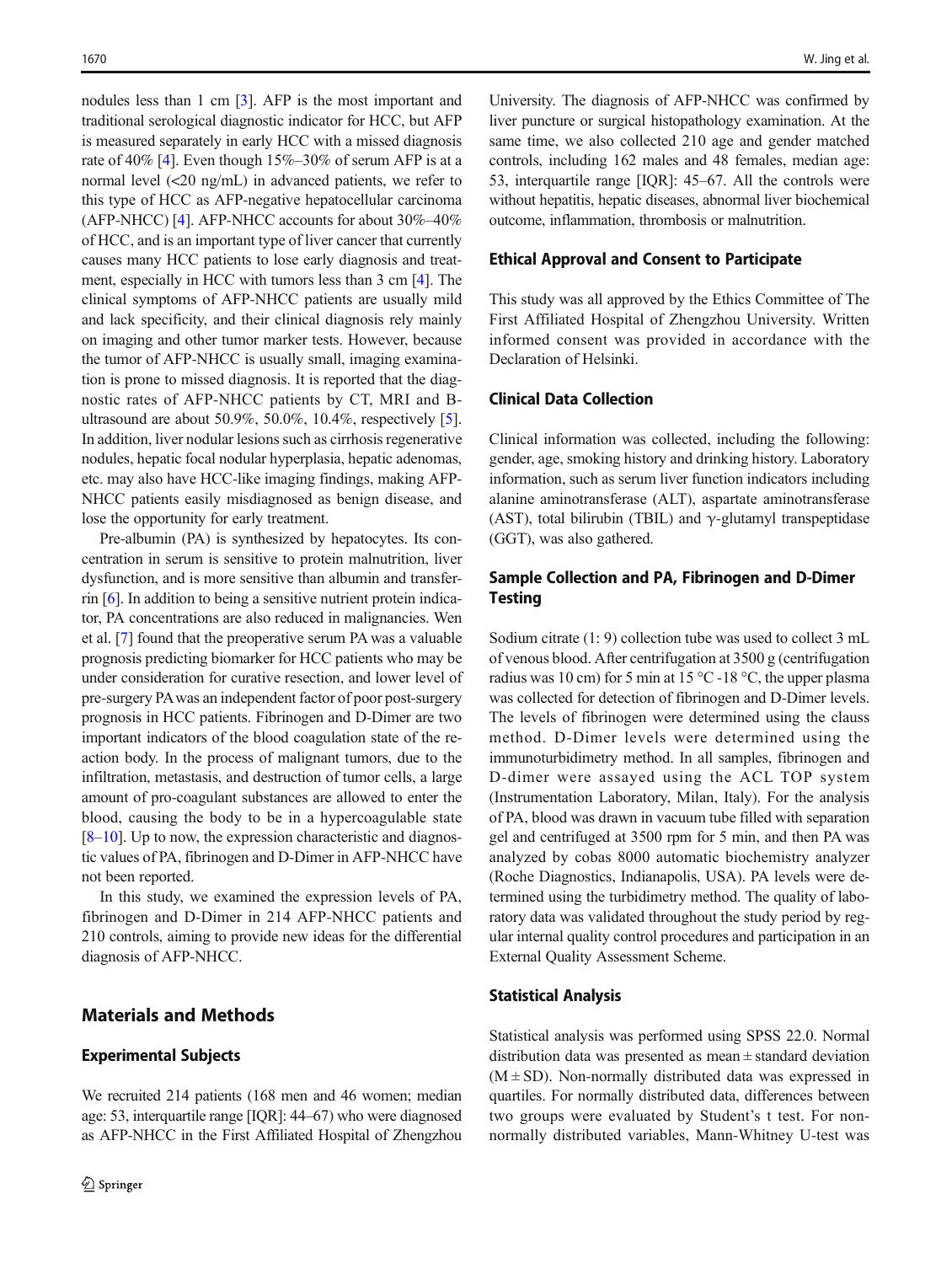| <b>Table 1</b> Comparison of baseline |
|---------------------------------------|
| characteristics between AFP-          |
| NHCC and controls                     |

| Characteristics             | AFP-NHCC<br>$N = 214$               | Controls<br>$N = 210$ | P                    |
|-----------------------------|-------------------------------------|-----------------------|----------------------|
| Age (years), median (IQR)   | 53 (44, 67)                         | 53 (45, 67)           | 0.693 <sup>b</sup>   |
| Male sex $(n)$ , $\%$       | 168 (78.50%)                        | 162 (77.14%)          | $0.736$ <sup>a</sup> |
| Smoking $(n)$ , $\%$        | 128 (59.81%)                        | 121 (57.62%)          | $0.646$ <sup>a</sup> |
| Drinking $(n)$ , $\%$       | 145 (67.76%)                        | 134 $(63.81\%)$       | $0.392$ <sup>a</sup> |
| TBIL (µmol/L), median (IQR) | 27.13 $(15.63, 62.27)$ <sup>c</sup> | 17.42 (12.26, 19.67)  | $< 0.001$ b          |
| ALT (U/L), median (IQR)     | 48.45 $(27.12, 98.73)$ <sup>c</sup> | 16.68 (14.18, 22.83)  | $< 0.001$ b          |
| AST (U/L), median (IQR)     | 72.75 (31.34, 118.42) <sup>c</sup>  | 21.97 (18.33, 27.87)  | $< 0.001$ b          |
| GGT (U/L), median (IQR)     | 64.24 (28.30, 127.93) $\degree$     | 16.56 (13.65, 24.53)  | $< 0.001$ b          |

<sup>a</sup> Chi-square test. <sup>b</sup> Mann-Whitney U-test. <sup>c</sup> Compared with controls,  $P < 0.05$ . ALT, alanine aminotransferase; AST, aspartate aminotransferase; TBIL, total bilirubin; GGT, γ-glutamyl transpeptidase

used to evaluate the difference between two groups. The categorical variables were analyzed using Chi-square test. Receiver operating characteristic curve (ROC) analysis was performed to estimate the value of PA, fibrinogen and D-Dimer to discriminate AFP-NHCC, and the area under the curve (AUC), the 95% confidence interval (CI), and the corresponding diagnostic sensitivity, specificity, positive and negative predictive values were also calculated. Binary logistic regression analysis was used to calculate the odds ratio (OR) and 95% CI for PA, fibrinogen and D-Dimer, and the covariates included gender, age, smoking history, drinking history, ALT, AST, TBIL, and GGT. In this study,  $P < 0.05$ was considered to be statistically significant.

# **Results**

### Study Characteristics

The main baseline characteristics of the studied subjects were illustrated in Table 1. No significant differences were observed in age, sex ratio, smoking history and drinking history between the two groups ( $P > 0.05$ ). There was a significant difference in ALT, AST, TBIL and GGT  $(P < 0.05)$ .

# Comparison of PA, Fibrinogen and D-Dimer Levels in AFP-NHCC and Controls

The reference ranges of PA, fibrinogen and D-Dimer were as follows: 180–400 mg/L for PA, 2.0–4.0 g/L for fibrinogen and 0.0–0.3 mg/L for D-Dimer. Our results demonstrated that serum PA levels were significantly lower in AFP-NHCC (84.5  $\pm$ 24.7 mg/L) than that in the controls  $(240.6 \pm 59.4 \text{ mg/L})$  $P < 0.05$ ) (Fig. 1a). For plasma fibrinogen levels, there was no difference between the AFP-NHCC  $(2.5 \pm 0.7 \text{ g/L})$  and controls  $(2.9 \pm 0.7 \text{ g/L})$  (Fig. 1b). Compared with AFP-NHCC  $(0.8 \pm 0.7 \text{ g/L})$ 0.2 mg/L), plasma D-Dimer levels were significantly lower in the controls  $(0.1 \pm 0.0 \text{ mg/L}, P < 0.05)$  (Fig. 1c).

## Correlation between PA, Fibrinogen, D-Dimer Levels and Clinical Parameters of AFP-NHCC

As shown in Table [2,](#page-3-0) the levels of PA and D-Dimer were significantly correlated with differentiation  $(P < 0.01)$  and TNM stage  $(P < 0.05)$ , and the levels of PA were significantly correlated with tumor size ( $P = 0.034$ ). Meanwhile, there was a relationship between fibrinogen levels and differentiation  $(P < 0.01)$ . No statistically significant relevancies were found in age, gender, smoking history, drinking history and cirrhosis  $(P > 0.05)$ .



Fig. 1 PA, Fibrinogen and D-Dimer levels in AFP-NHCC and controls. a PA level in serum. b Fibrinogen level in plasma. c D-Dimer level in plasma.  $P < 0.05$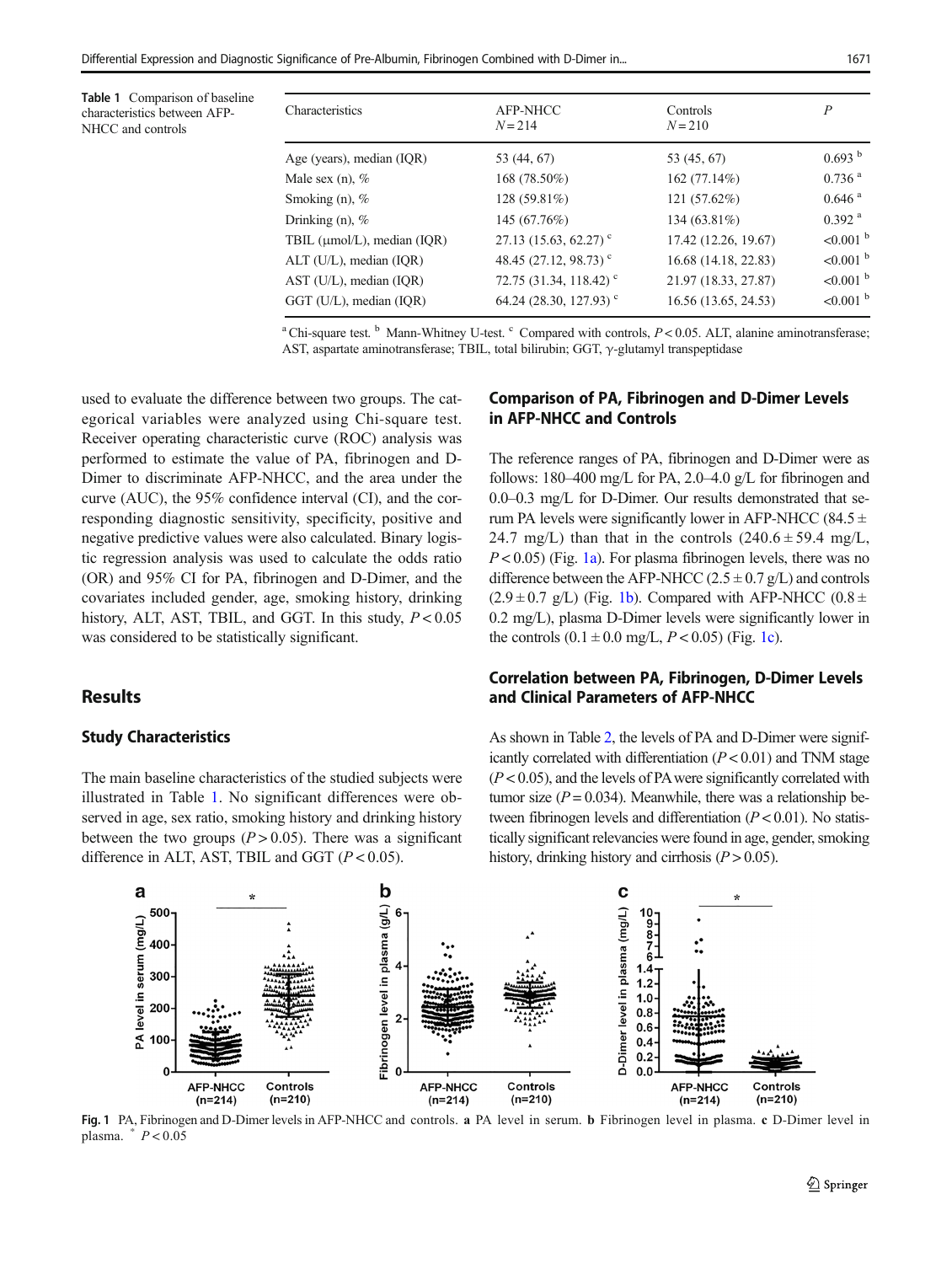| Characteristics | N   | $PA$ (mg/L)      |        |                  | Fibrinogen $(g/L)$ |                |                  | D-Dimer $(mg/L)$ |                  |                  |
|-----------------|-----|------------------|--------|------------------|--------------------|----------------|------------------|------------------|------------------|------------------|
|                 |     | $M \pm SD$       |        | $\boldsymbol{P}$ | $M \pm SD$         | $\mathfrak{t}$ | $\boldsymbol{P}$ | $M \pm SD$       | $\boldsymbol{t}$ | $\boldsymbol{P}$ |
| Differentiation |     |                  | 7.132  | $0.001$          |                    | $-12.476$      | $0.001$          |                  | $-4.516$         | $0.001$          |
| High            | 55  | $109.7 \pm 23.7$ |        |                  | $2.0 \pm 0.8$      |                |                  | $0.6 \pm 0.2$    |                  |                  |
| Moderate/low    | 159 | $75.8 \pm 18.0$  |        |                  | $2.7 \pm 1.1$      |                |                  | $0.9 \pm 0.3$    |                  |                  |
| Tumor size (cm) |     |                  | 2.129  | 0.034            |                    | $-1.887$       | 0.091            |                  | 1.817            | 0.101            |
| $\leq$ 3        | 143 | $88.8 \pm 24.0$  |        |                  | $2.4 \pm 0.7$      |                |                  | $0.8 \pm 0.2$    |                  |                  |
| $\geq$ 3        | 71  | $81.8 \pm 19.6$  |        |                  | $2.7 \pm 0.8$      |                |                  | $0.7 \pm 0.1$    |                  |                  |
| TNM stage       |     |                  | 10.146 | < 0.001          |                    | $-1.176$       | 0.241            |                  | $-2.514$         | 0.012            |
| I-II            | 69  | $110.2 \pm 27.1$ |        |                  | $2.5 \pm 0.8$      |                |                  | $0.6 \pm 0.2$    |                  |                  |
| III-IV          | 145 | $72.3 \pm 21.4$  |        |                  | $2.7 \pm 1.3$      |                |                  | $0.7 \pm 0.3$    |                  |                  |

<span id="page-3-0"></span>Table 2 Relationship between PA, fibrinogen and D-Dimer and clinical features of AFP-NHCC

The bold represents the meaningful data

#### Diagnostic Value Analysis

To estimate the diagnostic value of PA, fibrinogen and D-Dimer between AFP-NHCC and controls, ROC was con-structed (Fig. 2, Table [3](#page-4-0)). The  $AUC_{ROC}$  indicated that PA and D-Dimer levels possessed a moderate ability for detecting AFP-NHCC patients from controls, respectively (AUC = 0.900, 0.868). However, the diagnostic value of fibrinogen was not noticeable in discriminating AFP-NHCC patients and controls. Moreover, combination of PA and D-Dimer levels possessed a good specificity of 89.2% in identifying AFP-NHCC patients from controls. When we combined the three indicators for differentiating AFP-NHCC from controls, we found that the diagnostic sensitivity raised up to 93.4%, but the specificity decreased. Therefore, combination of circulating PA, fibrinogen and D-Dimer levels might serve as combined diagnostic indicators for early diagnosis of AFP-NHCC, but the diagnostic specificity was reduced by the combination of fibrinogen.

## Univariate and Multivariate Logistic Regression Analyses for AFP-NHCC

In univariate logistic regression analysis, PA, fibrinogen and D-Dimer levels compared with other risk factors are presented in Table [4](#page-4-0). After adjusting for all significant outcome predictors of the univariate logistic regression analysis, low levels of PA and high levels of D-Dimer were remained independent unfavorable outcome predictors ( $P < 0.05$ ).

## **Discussion**

Although there are great developments in the current treatment of HCC, including surgical resection, liver transplantation, adjuvant therapy and interventional therapy. Many HCC patients are diagnosed after the occurrence of relevant clinical symptoms, and most of them are in advanced stage, resulting in a low 5-year survival rate  $[11, 12]$  $[11, 12]$  $[11, 12]$  $[11, 12]$ . It is worth noting that the



Fig. 2 Receiver operating characteristic curves. a Differential diagnosis value of single index for AFP-NHCC. b Differential diagnosis value of two indicators for AFP-NHCC. c Differential diagnosis value of three indicators for AFP-NHCC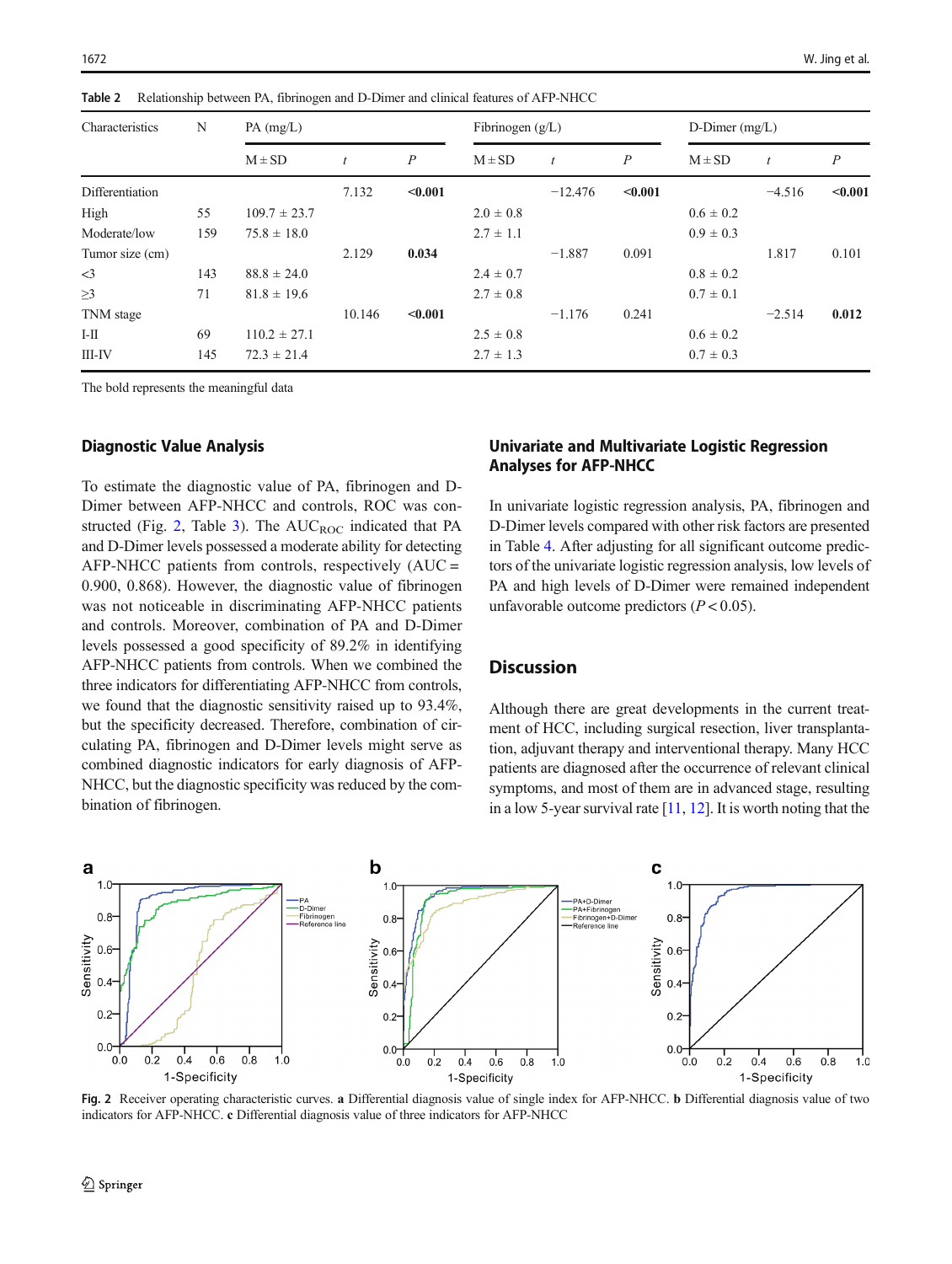<span id="page-4-0"></span>Table 3 ROC analysis of PA, fibrinogen and D-Dimer values between AFP-NHCC and controls

Table 4 Logistic regression analyses for AFP-NHCC

| Group                       | <b>AUC</b> | 95% CI          | $\overline{P}$ | Se $(\%)$ | Sp(%) | <b>PPV</b> | <b>NPV</b> |
|-----------------------------|------------|-----------------|----------------|-----------|-------|------------|------------|
| PA                          | 0.900      | $0.867 - 0.934$ | < 0.001        | $90.1\%$  | 86.3% | 87.0%      | 89.5%      |
| Fibrinogen                  | 0.476      | $0.418 - 0.534$ | 0.393          | 70.6%     | 40.1% | 54.5%      | 57.2%      |
| D-Dimer                     | 0.868      | $0.833 - 0.903$ | < 0.001        | 73.8%     | 87.1% | 85.4%      | 76.5%      |
| $PA + D-Dimer$              | 0.941      | $0.920 - 0.963$ | < 0.001        | 85.7%     | 89.2% | 89.0%      | 86.0%      |
| $PA + Fibrinogen$           | 0.904      | $0.871 - 0.937$ | < 0.001        | 89.8%     | 83.6% | 84.8%      | 88.9%      |
| D-Dimer+Fibrinogen          | 0.879      | $0.847 - 0.911$ | < 0.001        | 82.4%     | 79.8% | 80.6%      | 81.6%      |
| $PA + D-Dimer + Fibrinogen$ | 0.943      | $0.921 - 0.964$ | < 0.001        | 93.4%     | 80.8% | 83.2%      | 92.3%      |

AUC, area under the receiver operating characteristic curves; CI, confidence interval; Se, sensitivity; Sp, specificity; PPV, positive predictive value; NPV, negative predictive value

5-year survival rate of HCC patients who were diagnosed early and treated with appropriate treatment exceeded 50%, suggesting that early screening can effectively reduce HCC mortality [\[13\]](#page-6-0).

PA, also called transthyretin, is an acute phase response protein with a half-life of only 2.5 days that can reflect liver synthesis and reserve function [\[14](#page-6-0)]. Hepatocyte damage or inflammatory stimulation can alter PA levels. Studies have shown that the level of PA is more sensitive than other indicators in liver disease, and PA level is reduced in approximately 30% of patients with normal albumin [[15\]](#page-6-0). PA is also used as a predictor of nutritional status, morbidity and mortality [[16](#page-6-0)]. Nutritional status closely correlates with tumor progression. Several studies have suggested that PA levels may be related to liver function and therefore show prognostic value. Jia et al. [\[17](#page-6-0)] collected and followed up 526 patients with HCC and found that the 10-year survival rate of patients with low PA level (<182 mg/L) was significantly lower than that with high PA level (>182 mg/L).

They also found that low PA level (<182 mg/L) was related to tumor size and macrovascular invasion. However, the expression characteristic of PA in AFP-NHCC has not been reported. In the present study, for the first time, we investigated the clinical value of PA in AFP-NHCC patients. We found that serum PA levels were significantly lower in AFP-NHCC than in controls. Meanwhile, correlation analysis results showed that PA levels were related to differentiation, tumor size and TNM stage. The area under the ROC elaborated that the value of PA was helpful for differentiating AFP-NHCC patients from the controls, with good sensitivity (90.1%) and specificity (86.3%). Our current findings suggest that PA reduction is also well correlated with malignant biological processes in APF-NHCC patients and can be used for clinical diagnosis and evaluation of patients with AFP-NHCC.

Plasma fibrinogen is synthesized by liver and is an acutephase soluble glycoprotein [[18\]](#page-6-0). Fibrinogen is a 350-kDa glycoprotein that comprises 2 sets of 3 different polypeptide chains, a, b, and c, and plays a major role in hemostasis,

| Parameter  | Univariate analysis      |                  | Multivariate analysis <sup>b</sup> |                  |  |
|------------|--------------------------|------------------|------------------------------------|------------------|--|
|            | OR $(95\% \text{ CI})^a$ | $\boldsymbol{P}$ | OR $(95\% \text{ CI})^a$           | $\boldsymbol{P}$ |  |
| Age        | 1.039 (0.982, 1.138)     | 0.904            |                                    |                  |  |
| Male sex   | 1.030 (0.576, 1.782)     | 0.681            |                                    |                  |  |
| Smoking    | 0.896(0.987, 1.237)      | 0.204            |                                    |                  |  |
| Drinking   | 1.085(0.916, 1.536)      | 0.172            |                                    |                  |  |
| TBIL       | 0.995(0.882, 1.446)      | 0.826            |                                    |                  |  |
| ALT        | 1.051(0.557, 1.984)      | 0.878            |                                    |                  |  |
| <b>AST</b> | 1.786 (0.906, 3.522)     | 0.094            |                                    |                  |  |
| GGT        | 1.242 (0.643, 2.398)     | 0.519            |                                    |                  |  |
| PA         | 0.764(0.593, 0.906)      | < 0.001          | 0.804(0.616, 0.927)                | < 0.001          |  |
| Fibrinogen | 1.060(0.989, 1.103)      | 0.134            |                                    |                  |  |
| D-Dimer    | 1.198(1.067, 1.311)      | < 0.001          | 1.215(1.074, 1.335)                | < 0.001          |  |

OR, odds ratio; CI, confidence interval; ALT, alanine aminotransferase; AST, aspartate aminotransferase; TBIL, total bilirubin; GGT, γ-glutamyl transpeptidase; PA, Pre-albumin

<sup>a</sup> Note that the odds ratio corresponds to a unit increase in the explanatory variable; <sup>b</sup> OR was adjusted for all significant outcome predictors of the univariate logistic regression analysis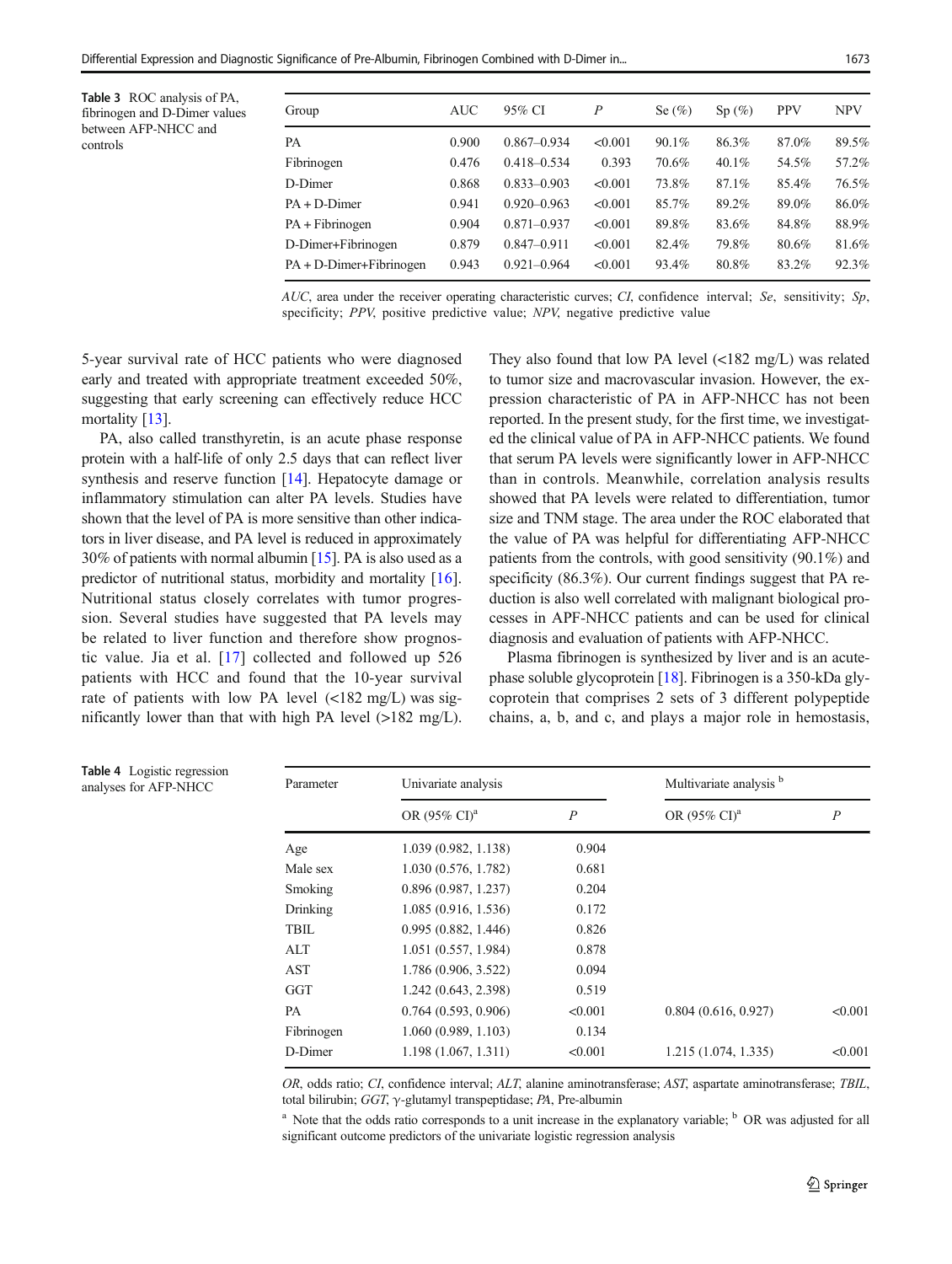<span id="page-5-0"></span>thrombosis and platelet aggregation [[19\]](#page-6-0). Fibrinogen is widely known for its association with the maintenance of hemostatic function, but recent substantial evidence indicates that plasma fibrinogen levels also play critical roles in patients with HCC and are closely associated with metastasis, disease progression, and poor prognosis [\[20](#page-6-0), [21\]](#page-6-0). The expression and clinical value of fibrinogen in AFP-NHCC has not been reported. In our research, the levels of plasma fibrinogen were no difference between the AFP-NHCC and controls. Meanwhile, fibrinogen was unhelpful to diagnose between AFP-NHCC and controls. However, we found that there was a relationship between plasma fibrinogen levels and differentiation. The plasma fibrinogen levels were significantly higher in the moderately/poorly differentiated patients than that in the well differentiated cases. The possible mechanisms accounting for the link between high plasma fibrinogen and tumor differentiation are as follows. Firstly, high plasma fibrinogen may be associated with increased fibrinogen deposits in tumor tissue. In the process of malignant tumors, due to the infiltration, metastasis and destruction of tumor cells, a large amount of pro-coagulant substances are injected into the blood, and the cells release secretory mucin, tissue factor, then destroy vascular endothelial cells, inhibit thrombin expression, and promote blood coagulation activity, thereby raising the level of fibrinogen, causing the body to be in a hypercoagulable state [\[22](#page-6-0)]. Secondly, in the case of malignant tumors, the fibrinogen concentration is increased, which can enhance the adhesion of platelets to cancer cells, thereby facilitating the metastasis of cancer cells [\[23](#page-6-0)]. Lastly, chronic inflammatory responses play critical roles in tumor development and progression. In particular, there is a close relationship between fibrinogen and systemic inflammation [\[24](#page-6-0)]. However, studies with more cases need to be further researched.

D-Dimer is a degradation product of the cross-linked fibrin polymer that is degraded by plasmin during fibrinolysis [[25\]](#page-6-0). Previous studies have reported that plasma D-Dimer levels can predict poor prognosis in several types of malignancies, including ovarian  $[26]$  $[26]$  $[26]$ , breast  $[27]$  $[27]$ , colorectal  $[28]$  $[28]$  and lung cancer [[29\]](#page-6-0). This study we found that plasma D-Dimer levels in AFP-NHCC were significantly higher than that in controls. In addition, we also found that D-Dimer values were significantly correlated with differentiation and TNM stage. Most importantly, D-Dimer levels yielded an AUC of 0.868 (73.8% sensitivity, 87.1% specificity) for differentiating AFP-NHCC from controls. Many studies have pointed out that due to the invasion of tumor cells and the damage of tumor cells to the vascular endothelium, tumor patients are accompanied by different degrees of coagulation abnormalities [\[30](#page-7-0)]. Studies have also shown that due to the tumor wrapped in the network structure, as the disease develops or the rate of metastasis accelerates, the network structure is destroyed, then the release of D-Dimer is increased, and

thrombotic diseases are easily prone to occur [\[31](#page-7-0)]. However, the exact explanation needs further research.

For the first time, we assessed the expression levels of PA, fibrinogen and D-Dimer to analysis the clinical value in AFP-NHCC. The AUC elaborated that combination of PA, fibrinogen and D-Dimer possessed a higher sensitivity for differentiating AFP-NHCC from controls, but the specificity was reduced by the combination of fibrinogen. Our results suggested that the levels of PA and D-Dimer were meaningful markers in detecting AFP-NHCC from the controls. In multivariate logistic regression analyses, after adjusting for all significant outcome predictors of the univariate logistic regression analysis, low levels of PA and high levels of D-Dimer were remained independent unfavorable outcome predictors. However, the number of AFP-NHCC cases included in this study is limited. A multi-center cohort study is needed in the future to further validate the results of the study, and a large sample of study is needed to confirm the clinical values of PA, fibrinogen and D-Dimer in AFP-NHCC patients in China.

# Conclusion

In our research, results showed that the expression levels of PA, fibrinogen and D-Dimer played important roles in AFP-NHCC tumorigenesis. Moreover, PA and D-Dimer might be served as potential diagnostic indicators in AFP-NHCC.

#### Compliance with Ethical Standards

Competing Interests The authors have declared that no conflict of interest.

## References

- 1. Corwin MT, Lee AY, Fananapazir G, Loehfelm TW, Sarkar S, Sirlin CB (2018) Nonstandardized terminology to describe focal liver lesions in patients at risk for hepatocellular carcinoma: implications regarding clinical communication. AJR Am J Roentgenol 210(1): 85–90. <https://doi.org/10.2214/ajr.17.18416>
- 2. Nadinskaia MY, Kodzoeva KB, Ulyanova KA, Volkova AS, Rogacheva SI, Dekhanov AS, Strelkova DA, Ivashkin VT (2019) Risk factors associated with portal vein thrombosis in liver cirrhosis: a case-control study. Terapevticheskii arkhiv 91(2):73–81. <https://doi.org/10.26442/00403660.2019.02.000153>
- 3. Monfardini L, Orsi F, Caserta R, Sallemi C, Della Vigna P, Bonomo G, Varano G, Solbiati L, Mauri G (2018) Ultrasound and cone beam CT fusion for liver ablation: technical note. International journal of hyperthermia : the official journal of European Society for Hyperthermic Oncology, North American Hyperthermia Group. 35(1):500–504. <https://doi.org/10.1080/02656736.2018.1509237>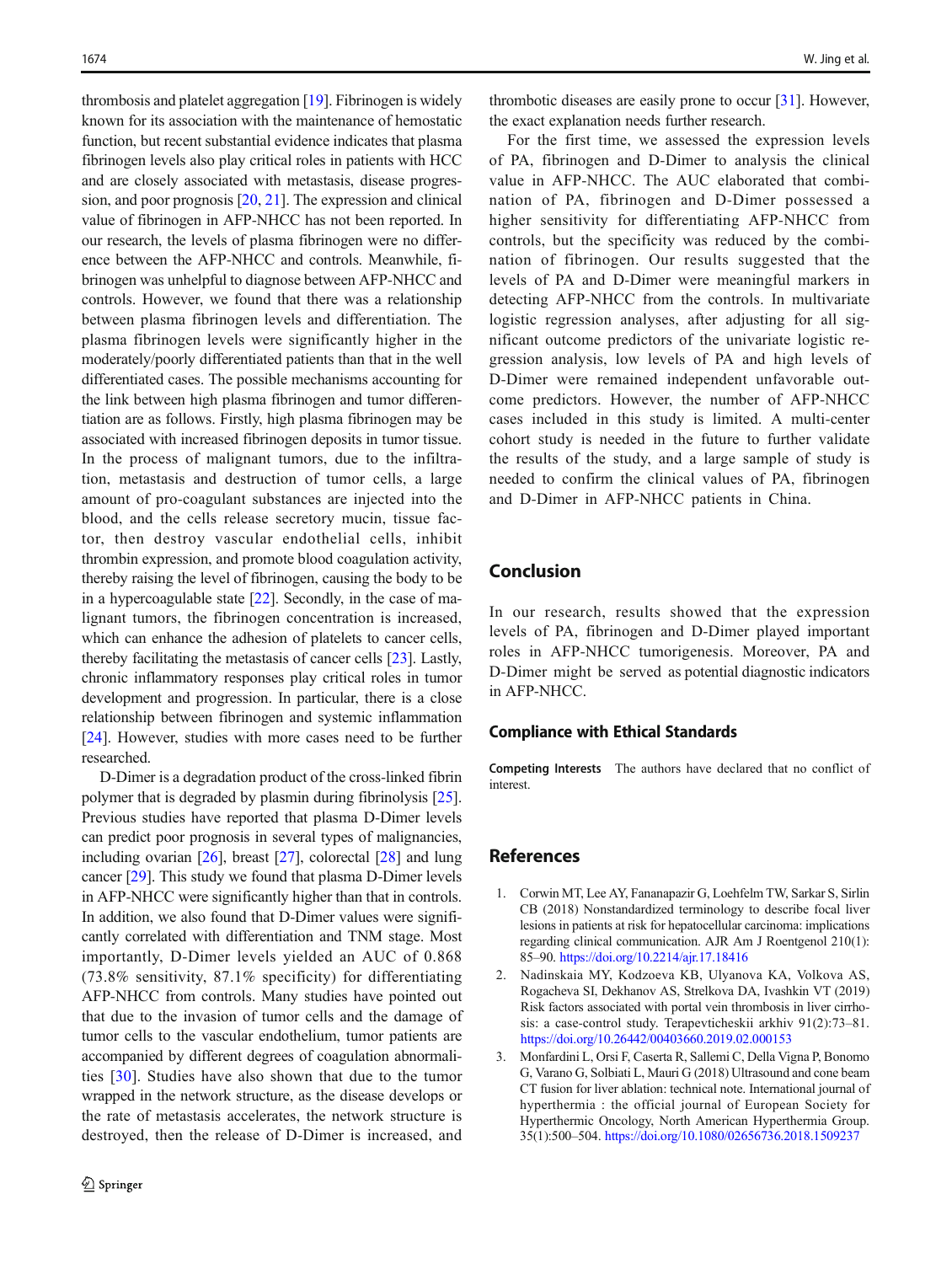- <span id="page-6-0"></span>4. Wang M, Devarajan K, Singal AG, Marrero JA, Dai J, Feng Z, Rinaudo JA, Srivastava S, Evans A, Hann HW, Lai Y, Yang H, Block TM, Mehta A (2016) The Doylestown algorithm: a test to improve the performance of AFP in the detection of hepatocellular carcinoma. Cancer Prev Res (Phila) 9(2):172–179. [https://doi.org/](https://doi.org/10.1158/1940-6207.capr-15-0186) [10.1158/1940-6207.capr-15-0186](https://doi.org/10.1158/1940-6207.capr-15-0186)
- 5. Chen ZZ, Huang L, Wu YH, Zhai WJ, Zhu PP, Gao YF (2016) LncSox4 promotes the self-renewal of liver tumour-initiating cells through Stat3-mediated Sox4 expression. Nat Commun 7:12598. <https://doi.org/10.1038/ncomms12598>
- 6. Arbab K, Majid H, Jafri L, Akram B, Raheem A, Jamil B, Hashmi M, Khan AH (2019) Assessing nutritional status of critically ill patients using serum Prealbumin levels. J Ayub Med Coll, Abbottabad : JAMC 31(2):178–181
- 7. Wen X, Yao M, Lu Y, Chen J, Zhou J, Chen X, Zhang Y, Lu W, Qian X, Zhao J, Zhang L, Ding S, Lu F (2018) Integration of Prealbumin into child-Pugh classification improves prognosis predicting accuracy in HCC patients considering curative surgery. J Clin Transl Hepatol 6(4):377–384. [https://doi.org/10.14218/jcth.](https://doi.org/10.14218/jcth.2018.00004) [2018.00004](https://doi.org/10.14218/jcth.2018.00004)
- 8. Hou C, Jiang F, Ma H, Zhu Q, Wang Z, Zhao B, Xue T, Tan S, Yang R, Qian Y, Luo X, Zhao M, Xu X, Chen L, Li J (2019) Prognostic role of preoperative platelet, fibrinogen, and D-dimer levels in patients with non-small cell lung cancer: a multicenter prospective study. Thoracic Cancer 10(2):304–311. [https://doi.org/10.1111/](https://doi.org/10.1111/1759-7714.12956) [1759-7714.12956](https://doi.org/10.1111/1759-7714.12956)
- 9. Cai HX, Li XQ, Wang SF (2018) Prognostic value of fibrinogen and D-dimer-fibrinogen ratio in resectable gastrointestinal stromal tumors. World J Gastroenterol 24(44):5046–5056. [https://doi.org/](https://doi.org/10.3748/wjg.v24.i44.5046) [10.3748/wjg.v24.i44.5046](https://doi.org/10.3748/wjg.v24.i44.5046)
- 10. Fan S, Zhao G, An G (2019) High pretreatment plasma D-dimer levels are associated with shorter overall survival in patients with small cell lung cancer. J Int Med Res 47(1):215–224. [https://doi.](https://doi.org/10.1177/0300060518799869) [org/10.1177/0300060518799869](https://doi.org/10.1177/0300060518799869)
- 11. Darweesh SK, Gad AA (2019) Percutaneous microwave ablation for HCV-related hepatocellular carcinoma: efficacy, safety, and survival. Turk J Gastroenterol 30(5):445–453. [https://doi.org/10.5152/](https://doi.org/10.5152/tjg.2019.17191) tig.2019.17191
- 12. Yamada R, Bassaco B, Bracewell S, Gillen K, Kocher M, Collins H, Anderson MB, Guimaraes M (2019) Long-term follow-up after conventional transarterial chemoembolization (c-TACE) with mitomycin for hepatocellular carcinoma (HCC). J Gastrointest Oncol 10(2):348–353. <https://doi.org/10.21037/jgo.2019.01.01>
- 13. Fung J, Cheung KS, Wong DK, Mak LY, To WP, Seto WK, Lai CL, Yuen MF (2018) Long-term outcomes and predictive scores for hepatocellular carcinoma and hepatitis B surface antigen seroclearance after hepatitis B e-antigen seroclearance. Hepatology (Baltimore, Md) 68(2):462–472. [https://doi.org/10.](https://doi.org/10.1002/hep.29874) [1002/hep.29874](https://doi.org/10.1002/hep.29874)
- 14. Fan L, Chi C, Guo S, Wang Y, Cai W, Shao X, Xu F, Pan J, Zhu Y, Shangguan X, Xin Z, Hu J, Qian H, Xie S, Wang R, Zhou L, Dong B, Xue W (2017) Serum pre-albumin predicts the clinical outcome in metastatic castration-resistant prostate Cancer patients treated with Abiraterone. J Cancer 8(17):3448-3455. [https://doi.org/10.](https://doi.org/10.7150/jca.21134) [7150/jca.21134](https://doi.org/10.7150/jca.21134)
- 15. Braverman LE, Vagenakis A, Downs P, Foster AE, Sterling K, Ingbar SH (1973) Effects of replacement doses of sodium Lthyroxine on the peripheral metabolism of thyroxine and triiodothyronine in man. J Clin Invest 52(5):1010–1017. <https://doi.org/10.1172/jci107265>
- Yang F, Wei L, Huo X, Ding Y, Zhou X, Liu D (2018) Effects of early postoperative enteral nutrition versus usual care on serum albumin, prealbumin, transferrin, time to first flatus and postoperative hospital stay for patients with colorectal cancer: a

systematic review and meta-analysis. Contemp Nurse 54(6): 561–577. <https://doi.org/10.1080/10376178.2018.1513809>

- 17. Jia RR, Zhong JH, Huo RR, Su QB, Xiang X, Zhao FL, Qin ZB, Chen JH, Liao YY, Ma L, Xiang BD, Zhang CY, Li LQ (2019) Correlation between serum prealbumin and prognosis of patients with hepatocellular carcinoma after hepatectomy. J Surg Oncol 119(6):794–800. <https://doi.org/10.1002/jso.25378>
- 18. Tennent GA, Brennan SO, Stangou AJ, O'Grady J, Hawkins PN, Pepys MB (2007) Human plasma fibrinogen is synthesized in the liver. Blood 109(5):1971–1974. [https://doi.org/10.1182/blood-](https://doi.org/10.1182/blood-2006-08-040956)[2006-08-040956](https://doi.org/10.1182/blood-2006-08-040956)
- 19. Mosesson MW (2005) Fibrinogen and fibrin structure and functions. J Thromb Haemost 3(8):1894–1904. [https://doi.org/10.](https://doi.org/10.1111/j.1538-7836.2005.01365.x) [1111/j.1538-7836.2005.01365.x](https://doi.org/10.1111/j.1538-7836.2005.01365.x)
- 20. Arigami T, Okumura H, Matsumoto M, Uchikado Y, Uenosono Y, Kita Y, Owaki T, Mori S, Kurahara H, Kijima Y, Ishigami S, Natsugoe S (2015) Analysis of the fibrinogen and neutrophillymphocyte ratio in esophageal squamous cell carcinoma: a promising blood marker of tumor progression and prognosis. Medicine 94(42):e1702. <https://doi.org/10.1097/md.0000000000001702>
- 21. Son HJ, Park JW, Chang HJ, Kim DY, Kim BC, Kim SY, Park SC, Choi HS, Oh JH (2013) Preoperative plasma hyperfibrinogenemia is predictive of poor prognosis in patients with nonmetastatic colon cancer. Ann Surg Oncol 20(9):2908–2913. [https://doi.org/10.1245/](https://doi.org/10.1245/s10434-013-2968-8) [s10434-013-2968-8](https://doi.org/10.1245/s10434-013-2968-8)
- 22. Garcia MG, Bayo J, Bolontrade MF, Sganga L, Malvicini M, Alaniz L, Aquino JB, Fiore E, Rizzo MM, Rodriguez A, Lorenti A, Andriani O, Podhajcer O, Mazzolini G (2011) Hepatocellular carcinoma cells and their fibrotic microenvironment modulate bone marrow-derived mesenchymal stromal cell migration in vitro and in vivo. Mol Pharm 8(5):1538–1548. <https://doi.org/10.1021/mp200137c>
- 23. Zheng S, Shen J, Jiao Y, Liu Y, Zhang C, Wei M, Hao S, Zeng X (2009) Platelets and fibrinogen facilitate each other in protecting tumor cells from natural killer cytotoxicity. Cancer Sci 100(5):859– 865. <https://doi.org/10.1111/j.1349-7006.2009.01115.x>
- 24. Ridker PM, Howard CP, Walter V, Everett B, Libby P, Hensen J, Thuren T (2012) Effects of interleukin-1beta inhibition with canakinumab on hemoglobin A1c, lipids, C-reactive protein, interleukin-6, and fibrinogen: a phase IIb randomized, placebocontrolled trial. Circulation 126(23):2739–2748. [https://doi.org/](https://doi.org/10.1161/circulationaha.112.122556) [10.1161/circulationaha.112.122556](https://doi.org/10.1161/circulationaha.112.122556)
- 25. Adam SS, Key NS, Greenberg CS (2009) D-dimer antigen: current concepts and future prospects. Blood 113(13):2878–2887. [https://](https://doi.org/10.1182/blood-2008-06-165845) [doi.org/10.1182/blood-2008-06-165845](https://doi.org/10.1182/blood-2008-06-165845)
- 26. Man YN, Wang YN, Hao J, Liu X, Liu C, Zhu C, Wu XZ (2015) Pretreatment plasma D-dimer, fibrinogen, and platelet levels significantly impact prognosis in patients with epithelial ovarian cancer independently of venous thromboembolism. Int J Gynecol Cancer 25(1):24–32. <https://doi.org/10.1097/igc.0000000000000303>
- 27. Batschauer AP, Figueiredo CP, Bueno EC, Ribeiro MA, Dusse LM, Fernandes AP, Gomes KB, Carvalho MG (2010) D-dimer as a possible prognostic marker of operable hormone receptor-negative breast cancer. Ann Oncol 21(6):1267–1272. [https://doi.org/10.](https://doi.org/10.1093/annonc/mdp474) [1093/annonc/mdp474](https://doi.org/10.1093/annonc/mdp474)
- 28. Yamamoto M, Yoshinaga K, Matsuyama A, Iwasa T, Osoegawa A, Tsujita E, Yamashita Y, Tsutsui S, Ishida T (2012) Plasma D-dimer level as a mortality predictor in patients with advanced or recurrent colorectal cancer. Oncology 83(1):10–15. [https://doi.org/10.1159/](https://doi.org/10.1159/000338329) [000338329](https://doi.org/10.1159/000338329)
- 29. Fukumoto K, Taniguchi T, Usami N, Kawaguchi K, Fukui T, Ishiguro F, Nakamura S, Yokoi K (2015) Preoperative plasma Ddimer level is an independent prognostic factor in patients with completely resected non-small cell lung cancer. Surg Today 45(1): 63–67. <https://doi.org/10.1007/s00595-014-0894-4>